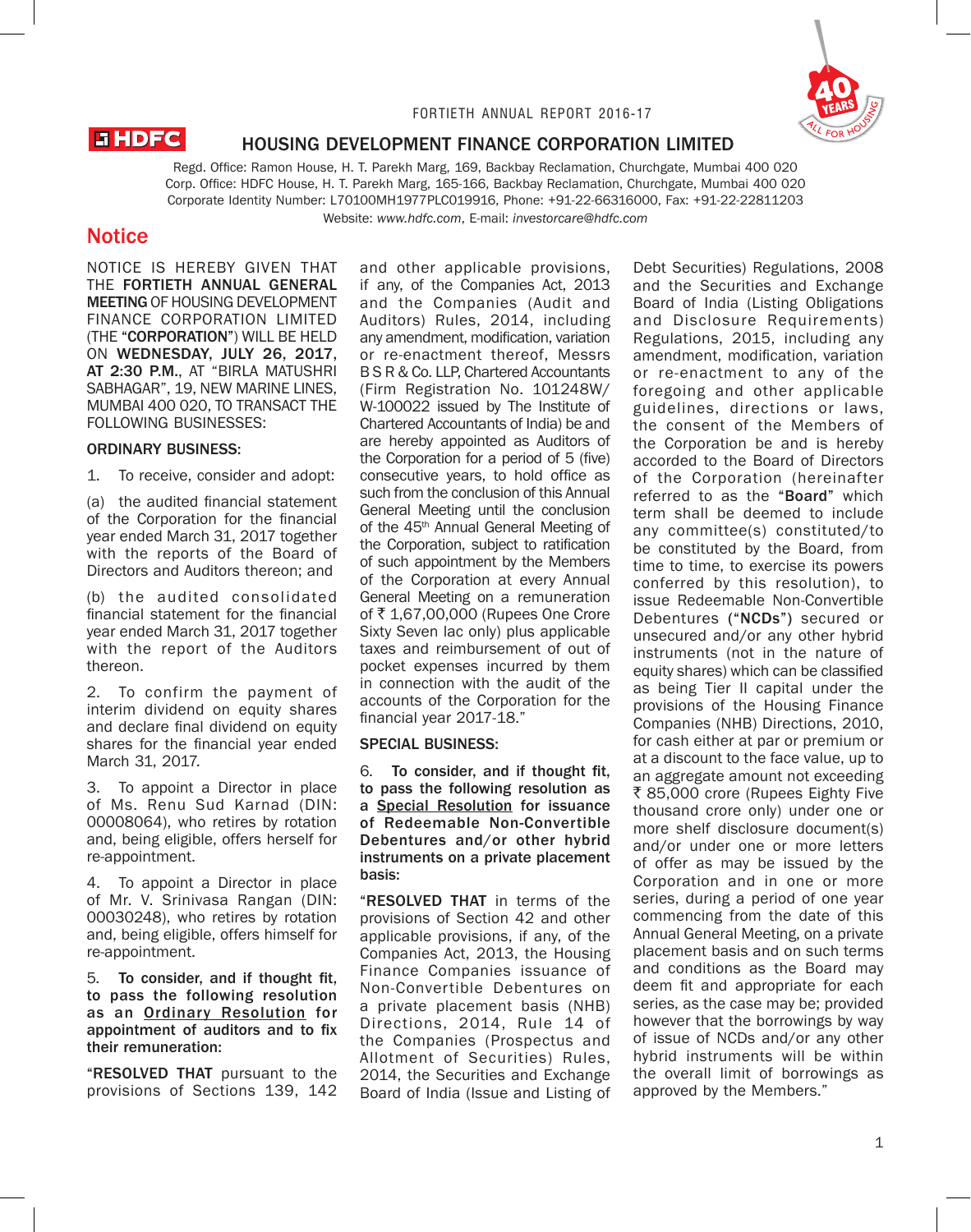

"RESOLVED FURTHER THAT the Board be and is hereby authorised to do all such acts, deeds, matters and things and execute all such agreements, documents, instruments and writings as may be required, with power to settle all questions, difficulties or doubts that may arise with regard to the said matter as it may in its sole and absolute discretion deem necessary and to delegate all or any of its powers herein conferred to any Committee of Directors and/or director(s) and/or officer(s) of the Corporation, to give effect to this resolution."

7. To consider, and if thought fit, to pass the following resolution as an Ordinary Resolution for approval of Related Party Transactions with HDFC Bank Limited:

"RESOLVED THAT pursuant to Regulation 23 of the Securities and Exchange Board of India (Listing Obligations and Disclosure Requirements) Regulations, 2015 (hereinafter referred to as "Listing Regulations") and any other applicable provisions, including any amendment, modifications, variation or re-enactment thereof, the Members of the Corporation do hereby ratify as also accord further approval to the Board of Directors of the Corporation (hereinafter referred to as the "Board" which term shall be deemed to include any committee(s) constituted/to be constituted by the Board, from time to time, to exercise its powers conferred by this resolution), for carrying out and/or continuing with arrangements and transactions (whether individual transactions or transactions taken together or series of transactions or otherwise) with HDFC Bank Limited ("HDFC Bank"), being a related party within the meaning of the Listing Regulations, whether by way of renewal(s) or extension(s) or modification(s) of earlier arrangements/transactions

or otherwise including the banking transactions, transactions for (i) sourcing of home loans for the Corporation by HDFC Bank against the consideration of the commission agreed upon or as may be mutually agreed upon from time to time, (ii) assignment/ securitisation of such percentage of home loan sourced by HDFC Bank or others, as may be agreed from time to time mutually between the Corporation and HDFC Bank, (iii) servicing of home loans assigned/securitized against the consideration agreed upon or as may be agreed upon, from time to time, and (iv) any other transactions including those as may be disclosed in the notes forming part of the financial statement for the relevant period, notwithstanding the fact that all these transactions during the financial year 2017-18, in aggregate, may exceed 10% of the annual consolidated turnover of the Corporation as per the Corporation's last audited financial statement or any materiality threshold as may be applicable, from time to time, under the Listing Regulations."

"RESOLVED FURTHER THAT the Members of the Corporation do hereby ratify as also accord further approval to the Board to sign and execute all such documents, deeds and writings and to do all such acts, deeds, matters and things as may be deemed necessary, expedient and incidental thereto and to delegate all or any of its powers herein conferred to any Committee of Directors and/ or director(s) and/or officer(s) of the Corporation, to give effect to this resolution."

8. To consider, and if thought fit, to pass the following resolution as an Ordinary Resolution for approving the revision in the salary range of the whole-time directors of the Corporation:

"RESOLVED THAT pursuant to the provisions of Sections 196, 197,

198 read with Schedule V and other applicable provisions, if any, of the Companies Act, 2013, the Companies (Appointment and Remuneration of Managerial Personnel) Rules, 2014 and any other rules framed thereunder including any amendment, modification, variation, or re-enactment thereof, approval of the Members of the Corporation be and is hereby accorded to revise the range of salary payable to the Managing Directors of the Corporation from the existing range of  $\bar{\tau}$  10,00,000 to ₹ 20,00,000 per month to ₹ 15,00,000 to ₹ 27,00,000 per month and that of the Executive Directors of the Corporation from the existing range of  $\overline{\xi}$  5,00,000 to ₹ 15,00,000 per month to ₹ 5,00,000 to  $\bar{\tau}$  20,00,000 per month, with effect from January 1, 2017, with authority to the Board of Directors of the Corporation (hereinafter referred to as the "Board" which term shall be deemed to include the Nomination and Remuneration Committee of Directors duly constituted by the Board to exercise its powers conferred by this resolution), to determine their salary, from time to time, within the said salary range."

"RESOLVED FURTHER THAT the Board be and is hereby authorised to do all such acts, deeds, matters and things and execute all such agreements, documents, instruments and writings as may be required, with power to settle all questions, difficulties or doubts that may arise in this regard as it may in its sole and absolute discretion deem fit and to delegate all or any of its powers herein conferred to any Committee of Directors and/or director(s) and/or officer(s) of the Corporation, to give effect to this resolution."

9. To consider, and if thought fit, to pass the following resolution as a Special Resolution for adoption of a new set of Articles of Association of the Corporation: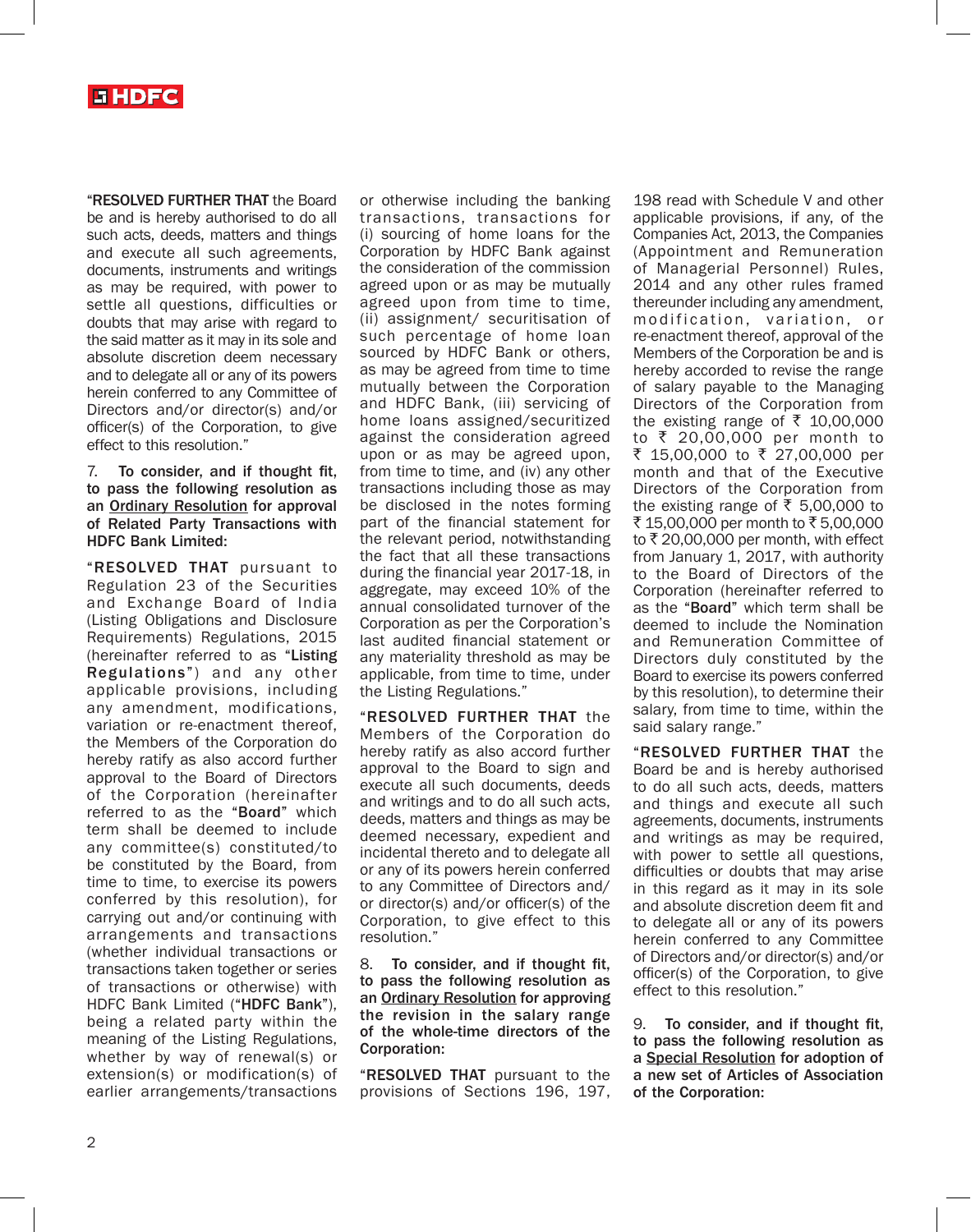

"RESOLVED THAT pursuant to the provisions of Section 14 and other applicable provisions, if any, of the Companies Act, 2013 read with Companies (Incorporation) Rules 2014, and any other rules framed thereunder including any amendment, modification, variation, or re-enactment thereof and subject to such approvals as may be required, the draft Articles of Association of the Corporation submitted to this meeting and which is available for public inspection at the registered office of the Corporation and on its website, be and is hereby approved and adopted in substitution and to the entire exclusion of the existing Articles of Association of the Corporation."

"RESOLVED FURTHER THAT the Board of Directors of the Corporation be and is hereby severally authorised to undertake all such acts, deeds, matters and things as may be deemed necessary, proper, desirable and expedient in its absolute discretion, to give effect to this resolution and to settle any question, difficulty or doubt that may arise in this regard and to delegate all or any of its powers herein conferred to any director(s) and/or officer(s) of the Corporation."

By Order of the Board

|               | Ajay Agarwal      |
|---------------|-------------------|
| <b>MUMBAI</b> | Company Secretary |
| May 4, 2017   | FCS:9023          |

#### NOTES:

i. A MEMBER ENTITLED TO ATTEND AND VOTE AT THE ANNUAL GENERAL MEETING (AGM) IS ENTITLED TO APPOINT A PROXY TO ATTEND AND VOTE INSTEAD OF HIMSELF/HERSELF AND THE PROXY NEED NOT BE A

### MEMBER OF THE CORPORATION. THE PROXY FORM, TO BE VALID AND EFFECTIVE, SHOULD BE LODGED WITH THE CORPORATION AT ITS REGISTERED OFFICE, DULY COMPLETED AND SIGNED, NOT LESS THAN FORTY-EIGHT HOURS BEFORE THE COMMENCEMENT OF THE AGM.

ii. A Proxy shall not have a right to speak at the AGM and shall not be entitled to vote except on a poll.

iii. Corporate Members intending to send their authorised representatives to attend the AGM are requested to send to the Corporation a certified copy of the board resolution authorising their representative to attend and vote on their behalf at the AGM.

iv. A Statement pursuant to Section 102 of the Companies Act, 2013, setting out all material facts relating to Item Nos. 5 to 9 of this Notice is annexed herewith and the same should be taken as part of this Notice.

v. As required under Regulation 36(3) of the Securities and Exchange Board of India (Listing Obligations and Disclosure Requirements) Regulations, 2015 (hereinafter referred to as "Listing Regulations") and the provisions of the Secretarial Standard on General Meetings, a brief profile of Ms. Renu Sud Karnad and Mr. V. Srinivasa Rangan is set out in this Notice.

vi. The Register of Members and Share Transfer Books of the Corporation will remain closed from Tuesday, July 18, 2017 to Wednesday, July 26, 2017 (both days inclusive), for the purpose of payment of dividend.

vii. In accordance with the provisions of Section 123 of the Companies Act. 2013, final dividend on equity shares as recommended by the Board of Directors, if declared at the AGM, will be paid to those Members

whose names appear in the Register of Members of the Corporation/the statement of beneficial ownership maintained by the Depositories i.e., National Securities Depository Limited (NSDL) and Central Depository Services (India) Limited (CDSL), as at the close of business hours on Monday, July 17, 2017.

viii. Members holding shares in physical form are requested to promptly notify in writing any change in their address/bank account details to the Investor Services Department of the Corporation (ISD) at 5<sup>th</sup> Floor, Ramon House, H. T. Parekh Marg, 169, Backbay Reclamation, Churchgate, Mumbai 400 020. Members holding shares in electronic form are requested to notify the change in the above particulars, if any, directly to their Depository Participant(s) (DP).

ix. This Notice and the Annual Report of the Corporation for the financial year 2016-17 are being sent through e-mail to those Members who have registered their e-mail address with the Corporation (in respect of shares held in physical form) or with their DP (in respect of shares held in electronic form).

The Corporation requests those Members who have not yet registered their e-mail address, to register the same directly with their DP, in case shares are held in electronic form or with the Corporation, in case shares are held in physical form.

x. The Notice and Annual Report 2016-17 of the Corporation is also available on the Corporation's website, *www.hdfc.com*.

xi. In case a Member is desirous of obtaining the Notice or Annual Report in printed form, the Member may write to the Corporation or send an e-mail to *investorcare@hdfc.com*.

xii. All documents referred to in this Notice and Explanatory Statement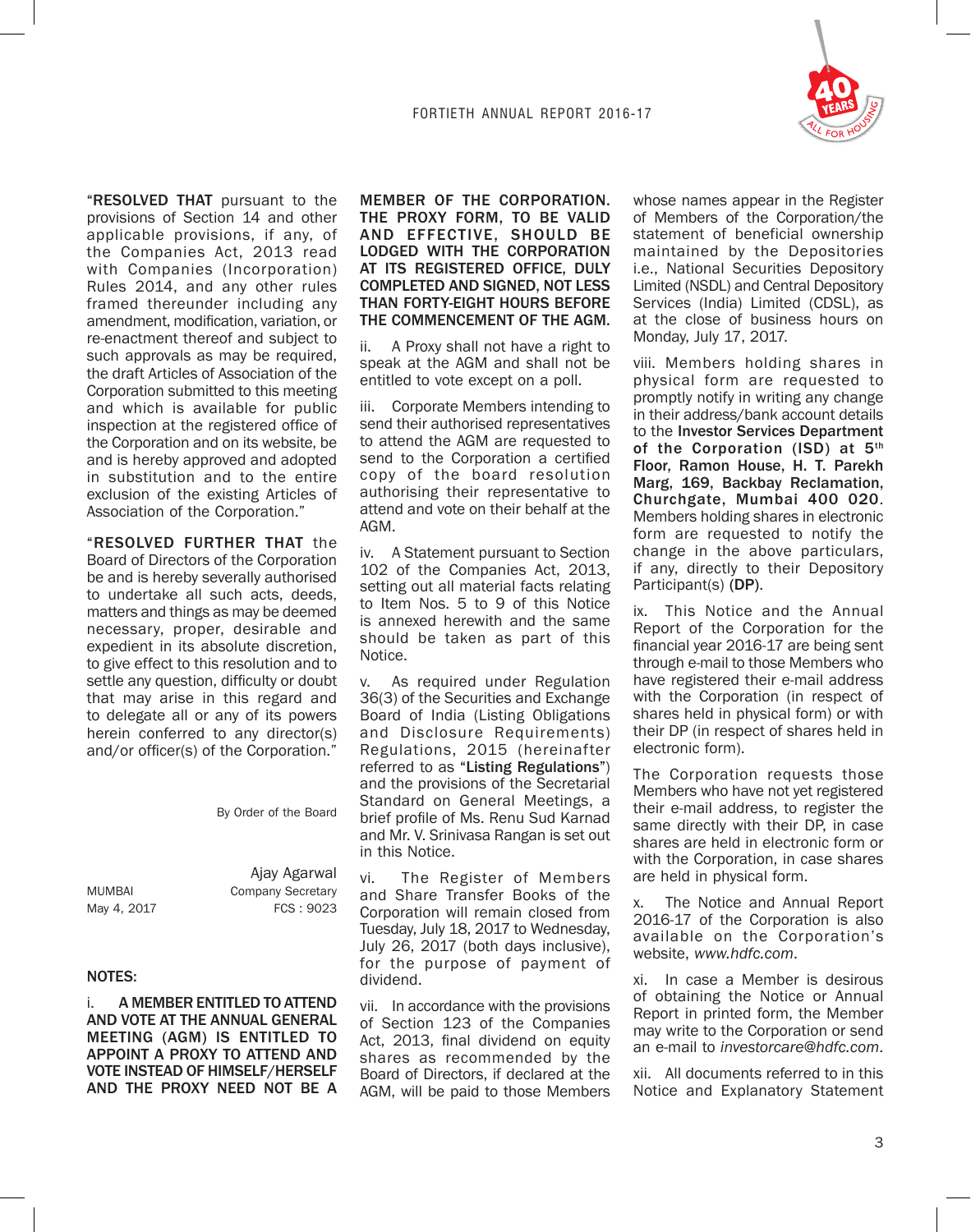

setting out material facts and other statutory registers are open for inspection by the Members at the Registered Office of the Corporation between 10:00 a.m. and 12 noon on all working days except Saturdays, Sundays and National Holidays from the date hereof up to the date of the AGM.

xiii. In terms of the provisions of Section 107 of the Companies Act, 2013, since the resolutions as set out in this Notice are being conducted through e-voting, the said resolutions will not be decided on a show of hands at the AGM.

xiv. The voting rights of the Members shall be in proportion to their share in the paid-up equity share capital of the Corporation as on the cut-off date i.e. Wednesday, July 19, 2017.

#### xv. Voting through electronic means

In compliance with the provisions of Regulation 44 of the Listing Regulations and Section 108 of the Companies Act, 2013 read with Rule 20 of the Companies (Management and Administration) Rules, 2014 and the Secretarial Standard on General Meetings, the Corporation is providing remote e-voting facility to all its Members to enable them to cast their vote on the matters listed in the Notice by electronic means (e-voting). The Corporation has engaged the services of the NSDL to provide the e-voting facility.

#### Steps for remote e-voting:

a) Open the internet browser and type the following URL: *https://www.evoting.nsdl.com*.

b) Click on Shareholders – Login.

c) If you are already registered with NSDL for e-voting, then use your existing User ID and Password for Login.

d) If you are logging in for the first time, then:

In case you have received this Notice by e-mail, the User ID and Password is mentioned in the file attached. To open the file, please use your Client ID or Folio No. as Password.

In case you have received this Notice in physical form, then the said details are provided in the Attendance Slip.

| <b>EVEN</b> | <b>USER ID</b>          | PASSWORD/<br>PIN |
|-------------|-------------------------|------------------|
| 106159      | Refer - Attendance Slip |                  |

e) The Password Change Menu will appear on your screen. Change the Password with new Password of your choice with minimum 8 digits/ characters or combination thereof. Note the new Password. Please take utmost care to keep your Password confidential.

f) Once the home page of e-voting opens, click on e-voting: Active Voting Cycles.

Select "EVEN" (E-Voting Event Number) of Housing Development Finance Corporation Limited, which is provided above.

h) Once you select the EVEN, the Cast Vote page will open. Now you are ready for e-voting.

i) Cast your vote by selecting your favoured option, click on "Submit" and Confirm when prompted.

Upon confirmation, the message "Vote cast successfully" will be displayed. Please note that once your vote is cast on the selected resolution, it cannot be modified.

k) In case shares are held by companies, trusts, societies, etc., they are required to send a scanned copy (PDF/JPG Format) of the relevant board resolution/authority letter, etc., together with attested specimen signature(s) of the duly authorised signatory(ies) who is/are authorised to vote, to the Scrutinizer through e-mail to *scrutinizer@hdfc.com* with

a copy marked to *evoting@nsdl.co.in* by quoting the DP ID and Client ID or Folio No.

#### xvi. Voting at AGM

Members who have not cast their vote through remote e-voting can exercise their voting rights at the AGM. The Corporation will make arrangements for voting at the AGM venue.

In case of joint holders attending the AGM, only such joint holder who is higher in the order of names will be entitled to vote.

#### xvii. General Instructions

a) In case of any queries, please refer to the FAQs-Shareholders and e-Voting User Manual-Shareholder available in the Downloads section of *https://www.evoting.nsdl.com.* You can also mail your queries to NSDL by sending an e-mail to *evoting@nsdl.co.in* or contact Ms. Sarika Mahajan, Deputy Manager-Secretarial of the Corporation at 022- 6631 6000.

b) You can also update your contact number and e-mail address in the user profile details, which may be used for sending future communication(s).

c) The e-voting period shall commence at 10:00 a.m. on Saturday, July 22, 2017 and end at 5:00 p.m. on Tuesday, July 25, 2017. During this period, Members of the Corporation, holding shares either in physical or electronic form, as on the cut-off date i.e. Wednesday, July 19, 2017, may cast their vote electronically. The e-voting module shall be disabled by NSDL for voting thereafter. Once the vote on a resolution is cast by the Member, the Member shall not be allowed to change it subsequently or cast the vote again. Further, the Members who have cast their vote electronically may participate at the AGM but shall not be entitled to vote again.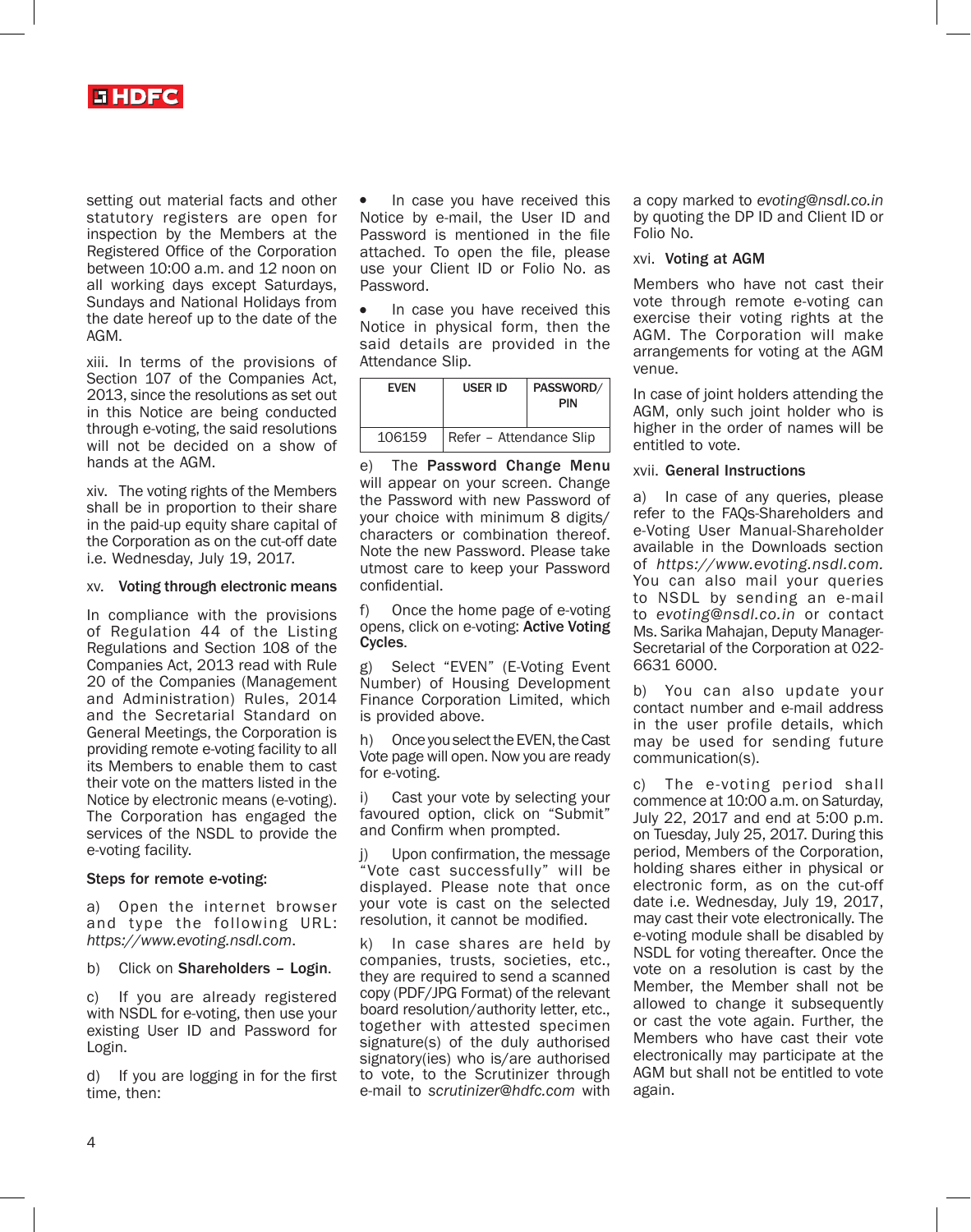

d) If you forget your Password, you can reset your Password by using 'Forget User Details/ Password' option available on *https://www.evoting.nsdl.com*.

Any person, who acquires shares of the Corporation and becomes a Member of the Corporation after dispatch of this Notice and holds shares as of the cut-off date i.e. Wednesday, July 19, 2017, may obtain login ID and Password by sending a request to *evoting@nsdl.co.in* by mentioning his/ her Folio No./DP ID and Client ID. However, if you are already registered with NSDL for e-voting, then you can use your existing user ID and Password for casting your vote.

f) A person who is not a Member as on the cut-off date should treat this Notice solely for information purposes.

g) Mr. N. L. Bhatia, Company Secretary (Membership No. FCS 1176), Partner, Messrs N L Bhatia & Associates, practising company secretaries (C.P. No. 422) has been appointed by the Corporation to act as the Scrutinizer to scrutinize the e-voting process in a fair and transparent manner.

The Scrutinizer shall submit a consolidated report of the total votes cast in favour of or against, if any, on each of the resolutions set out in this Notice, not later than 48 hours from the conclusion of the AGM, to the Chairman of the Corporation. The Chairman, or in his absence any other director shall declare the result of the voting forthwith.

h) The result, along with the Scrutinizer's Report will be placed on the website of the Corporation and NSDL and shall be communicated to BSE Limited and National Stock Exchange of India Limited.

i) For security reasons and for proper conduct of the AGM, entry to

the AGM venue will be regulated by the Attendance Slip, which is annexed to this Notice. Members/Proxies are requested to bring their Attendance Slip complete in all respects and signed at the place provided thereat and hand it over at the entrance of the venue. The route map of the AGM venue is also annexed to this Notice.

j) Members desiring any information relating to the financial statement of the Corporation are requested to write to the Corporation at least 10 days before the AGM, to enable the Corporation to keep the information ready at the AGM.

MEMBERS AND PROXIES THEREOF ARE REQUESTED TO BRING THEIR DP ID AND CLIENT ID/FOLIO NUMBER FOR IDENTIFICATION.

# Annexure to the Notice

Explanatory Statement pursuant to Section 102 of the Companies Act, 2013 setting out material facts

As required under Section 102 of the Companies Act, 2013, the following explanatory statement sets out all material facts relating to the business mentioned under Item Nos. 5 to 9 of this Notice.

Explanation to business mentioned under Item No. 5 has been provided on a voluntary basis.

### Item No. 5

Messrs Deloitte Haskins & Sells LLP, Chartered Accountants, (Firm Registration No. 117366W/ W-100018 issued by The Institute of Chartered Accountants of India) have been the auditors of the Corporation.

In terms of the provisions of Section 139 of the Companies Act, 2013 read with Rule 6 of the Companies (Audit and Auditors) Rules, 2014, an audit firm can be appointed as auditors of a company for not more than two terms of five consecutive years each. For the purpose of calculating

the period of ten years, the period for which the audit firm had held office as auditors, prior to April 1, 2014, was required to be taken into account. The Companies Act, 2013 also provides a transition period of three years, within which the concerned companies are required to mandatorily rotate its auditors.

Accordingly, Messrs Deloitte Haskins & Sells LLP will complete their term of three years at the conclusion of this Annual General Meeting ("AGM") and are not eligible for re-appointment.

Pursuant to the recommendation of the Audit Committee of Directors, the Board of Directors of the Corporation proposes to appoint Messrs B S R & Co. LLP, Chartered Accountants, (Firm Registration No. 101248W/ W-100022 issued by The Institute of Chartered Accountants of India) as the Auditors of the Corporation for one term of five consecutive years and to hold office as such from the conclusion of this AGM until the conclusion of the 45<sup>th</sup> AGM of the Corporation. The said appointment will be subject to ratification by the Members of the Corporation at every AGM.

Messrs B S R & Co. LLP have consented to the said appointment and issued a certificate to the effect that the appointment, if made, shall be in accordance with the conditions as prescribed in Section 139 of the Companies Act, 2013 and the Companies (Audit and Auditors) Rules, 2014. They have also confirmed that they meet the criteria for independence, eligibility and qualification as prescribed in Section 141 of the Companies Act, 2013 and do not have any pecuniary interest in the Corporation or its subsidiary and associate companies.

The Board, accordingly, recommends the appointment of Messrs B S R & Co. LLP, Chartered Accountants as the Auditors of the Corporation as set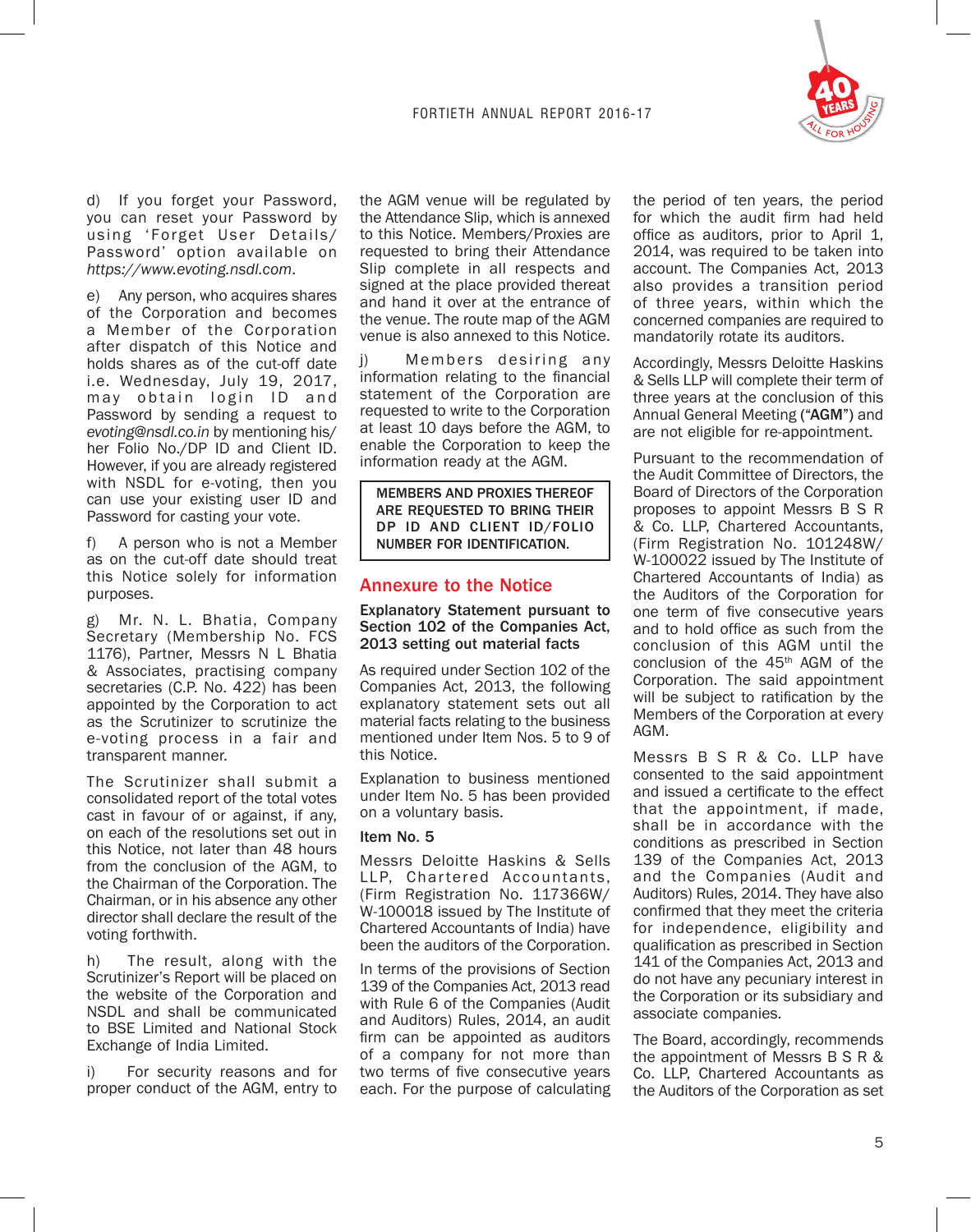

out at Item No. 5 of this Notice for the approval of the Members.

None of the Directors or Key Managerial Personnel of the Corporation or their relatives are in any way concerned or interested, financially or otherwise, in the said resolution.

#### Item No. 6

The Members of the Corporation at the 39th Annual General Meeting ("AGM") held on July 27, 2016, approved the issuance of Redeemable Non-Convertible Debentures ("NCDs"), secured or unsecured and/or any other hybrid instruments which can be classified as being Tier II capital of an amount not exceeding  $\bar{\tau}$  85,000 crore within a period of one year from the date of the said AGM. Pursuant to the said authority, the Corporation raised  $\bar{\tau}$  36,166 crore by issuance of secured NCDs.

As on March 31, 2017, the outstanding secured NCDs issued by the Corporation was  $\bar{\tau}$  1,05,407.70 crore and unsecured NCDs was ₹ 5.500 crore.

In terms of Rule 14(2) of the Companies (Prospectus and Allotment of Securities) Rules, 2014, a company can make a private placement of its securities including NCDs under the Companies Act, 2013 only after receipt of prior approval of its shareholders by way of a special resolution. The Companies (Prospectus and Allotment of Securities) Rules, 2014, further provides that the said special resolution must be passed in respect of all offers/invitations for the NCDs to be issued during a year and such a special resolution is required to be passed every year.

The NCDs proposed to be issued by the Corporation will be issued for cash either at par or premium or at a discount to face value depending upon the prevailing market conditions.

Accordingly, the approval of the Members is being sought by way of special resolution as set out at Item No. 6 of this Notice authorising the Board to issue NCDs and/or any other hybrid instruments (not in the nature of equity shares) which can be classified as being Tier II capital under the provisions of the Housing Finance Companies (NHB) Directions, 2010, up to an aggregate amount not exceeding  $\bar{x}$  85,000 crore on a private placement basis during a period of one year from the date of this AGM.

The Board, accordingly, recommends passing of the special resolution as set out at Item No. 6 of this Notice, for the approval of the Members.

Save and except for the shares of the Corporation held by them, none of the Directors or Key Managerial Personnel of the Corporation or their relatives, are in any way, concerned or interested, financially or otherwise, in the said resolution.

#### Item No. 7

The provisions of Regulation 23 of Securities and Exchange Board of India (Listing Obligations and Disclosure Requirements) Regulations, 2015 (hereinafter referred to as "Listing Regulations") requires shareholders' approval by means of an ordinary resolution for all material related party transactions, even if such transactions are in the ordinary course of the business of the concerned company and at an arm's length basis.

A transaction with a related party shall be considered material under the Listing Regulations if the transaction(s) in a contract to be entered into individually or taken together with previous transactions during a financial year exceeds 10% of the annual consolidated turnover of the company as per the last audited financial statement.

Under the arrangement between the Corporation and HDFC Bank Limited (hereinafter referred to as "HDFC Bank"), HDFC Bank sources home loans for the Corporation through its branches across India. On receipt of home loan application through HDFC Bank, the Corporation after necessary due diligence (credit, legal and technical appraisal) approves and disburses the loans. The loans form part of the Corporation's loan book. HDFC Bank receives a sourcing fee for the loans sourced by it. Under the current arrangement, HDFC Bank has a right but not an obligation to purchase a maximum of 70% or such percentage as may be mutually agreeable, of the disbursed home loans sourced under this arrangement.

The above arrangement has been approved by the Board of Directors of the Corporation (hereinafter referred to as "Board") and HDFC Bank. The arrangement for sourcing of home loans and also the assignment thereof is in the ordinary course of business of the Corporation and on an arm's length basis. Your Board is of the opinion that such an arrangement is beneficial to both the companies based on the economic and commercial factors. The Corporation has access to HDFC Bank's wide customer base spread across a network of 4,715 branches. HDFC Bank in turn gets the benefit of an additional retail finance product together with the expertise of the Corporation in credit, legal and technical appraisal of home loans, which has been time tested over last several years. The Corporation continues to service the loans and the synergy of the arrangement makes it beneficial to the shareholders and customers of both the organisations. As per the agreements, the loans continue to be serviced by the Corporation, for which it is paid a consideration on mutually agreeable terms.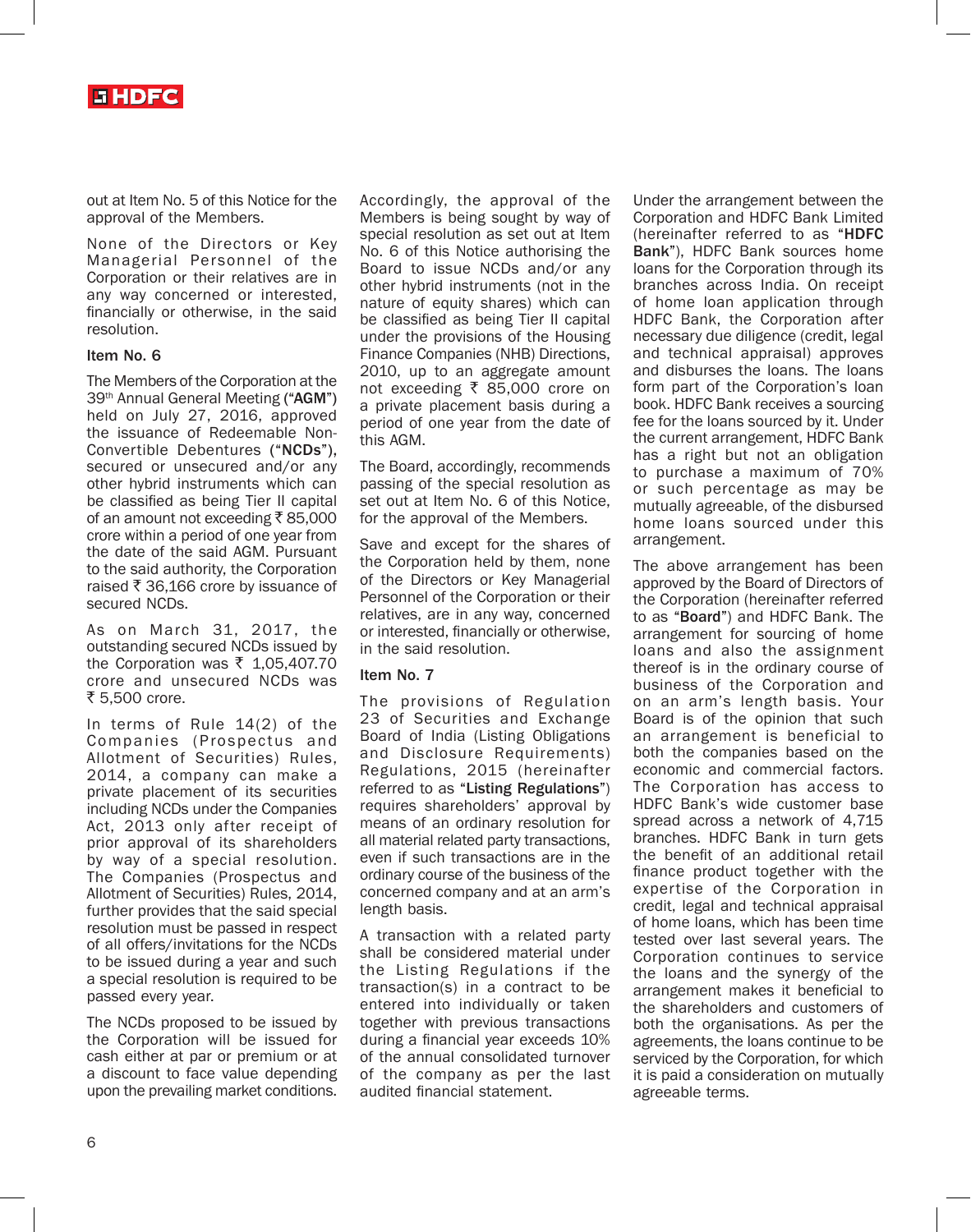

In addition to the above, the Corporation enters into various transactions with HDFC Bank including banking transactions and those disclosed in the Notes forming part of the financial statement. In the financial year 2016-17, all these aforementioned transactions in terms of aggregate value, have exceeded 10% of the Corporation's annual consolidated turnover for the relevant year for which necessary approval was taken from the Members of the Corporation at the 39th AGM held on July 27, 2016. The transactions have been continued so far in the financial year 2017-18.

Accordingly, as per Regulation 23 of the Listing Regulations, approval of the Members is sought for ratification of the arrangements/transactions undertaken whether by way of continuation/extension/renewal/ modification of earlier arrangements/ transactions or otherwise so far in the financial year 2017-18. The Audit Committee of Directors has already granted approval for assignment/ sale of home loans to HDFC Bank up to an overall limit of  $\bar{\tau}$  20,000 crore for the financial year 2017-18. The Audit Committee of Directors has also granted approval for other types of transactions with HDFC Bank under the omnibus route for the financial year 2017-18.

The Corporation's transactions in the financial year 2017-18 with HDFC Bank are expected to exceed the prescribed threshold limits under the Listing Regulations so as to qualify as material related party transactions. Accordingly, the Corporation proposes to obtain approval of its Members for ratifying as also for giving further approval to the Board of Directors (which term shall be deemed to include any committee constituted/ to be constituted by the Board, from time to time, to exercise its powers conferred by the said resolution), for carrying out and/

or continuing with arrangements and transactions with HDFC Bank, being a related party within the purview of the Listing Regulations, whether by way of renewal(s) or extension(s) or modification(s) of earlier arrangements/transactions or otherwise including banking transactions, transactions for sourcing of home loans for the Corporation against the consideration of the commission agreed upon, from time to time, assignment/securitisation of such percentage of home loans to HDFC Bank sourced by it as may be agreed, from time to time, mutually between the Corporation and HDFC Bank, arrangement of servicing of the home loans assigned/securitised by the Corporation against the consideration agreed upon or as may be agreed upon, from time to time and any other transactions including transactions as may be disclosed in the notes forming part of the financial statement for the relevant period, notwithstanding the fact that all these transactions within the financial year 2017-18 in aggregate may exceed 10% of the annual consolidated turnover of the Corporation as per its last audited financial statement or any other threshold for qualifying a transaction as material related party transaction as may be applicable, from time to time, under the Listing Regulations.

The above transactions are in the ordinary course of business of the Corporation and on an arm's length basis.

The Board, accordingly, recommends passing of the resolution as set out at Item No. 7 of this Notice, for the approval of the Members.

Mr. Keki M. Mistry and Ms. Renu Sud Karnad are Directors of HDFC Bank. Mr. D. M. Sukthankar is also interested in the said resolution as he is related to Mr. Paresh Sukthankar, who is the Deputy Managing Director of HDFC Bank. None of the other Directors or Key Managerial Personnel of the Corporation or their relatives, other than to the extent of their shareholding in the Corporation and HDFC Bank, are in any way, concerned or interested, financially or otherwise, in the said resolution.

The Members may please note that in terms of the provisions of the Listing Regulations, the related parties as defined thereunder will abstain from voting on the resolution under Item No. 7.

### Item No. 8

Considering the increase in business activities of the Corporation as also the amount of remuneration being paid to managerial personnel occupying similar positions in the financial services industry and with the objective of ensuring that Managing Directors and wholetime directors are remunerated adequately, the Nomination and Remuneration Committee of Directors at its meeting held on March 3, 2017, recommended the revision in the range of salary payable to the Managing Directors of the Corporation from the existing range of ₹ 10,00,000 to ₹ 20,00,000 per month to ₹15,00,000 to ₹27,00,000 per month and that of the Executive Directors of the Corporation from the existing range of  $\overline{\xi}$  5,00,000 to ₹ 15,00,000 per month to ₹ 5,00,000 to  $\bar{\tau}$  20,00,000 per month, with effect from January 1, 2017.

As part of the annual revision, the Nomination and Remuneration Committee of Directors had, at the said meeting, revised the salary of Mr. Keki M. Mistry – Managing Director (designated as "Vice Chairman & Chief Executive Officer") to ₹ 22,00,000 per month and that of Ms. Renu Sud Karnad – Managing Director to  $\bar{\tau}$  20,05,000 per month, with effect from January 1, 2017. Currently each of Mr. Keki M. Mistry and Ms. Renu Sud Karnad are being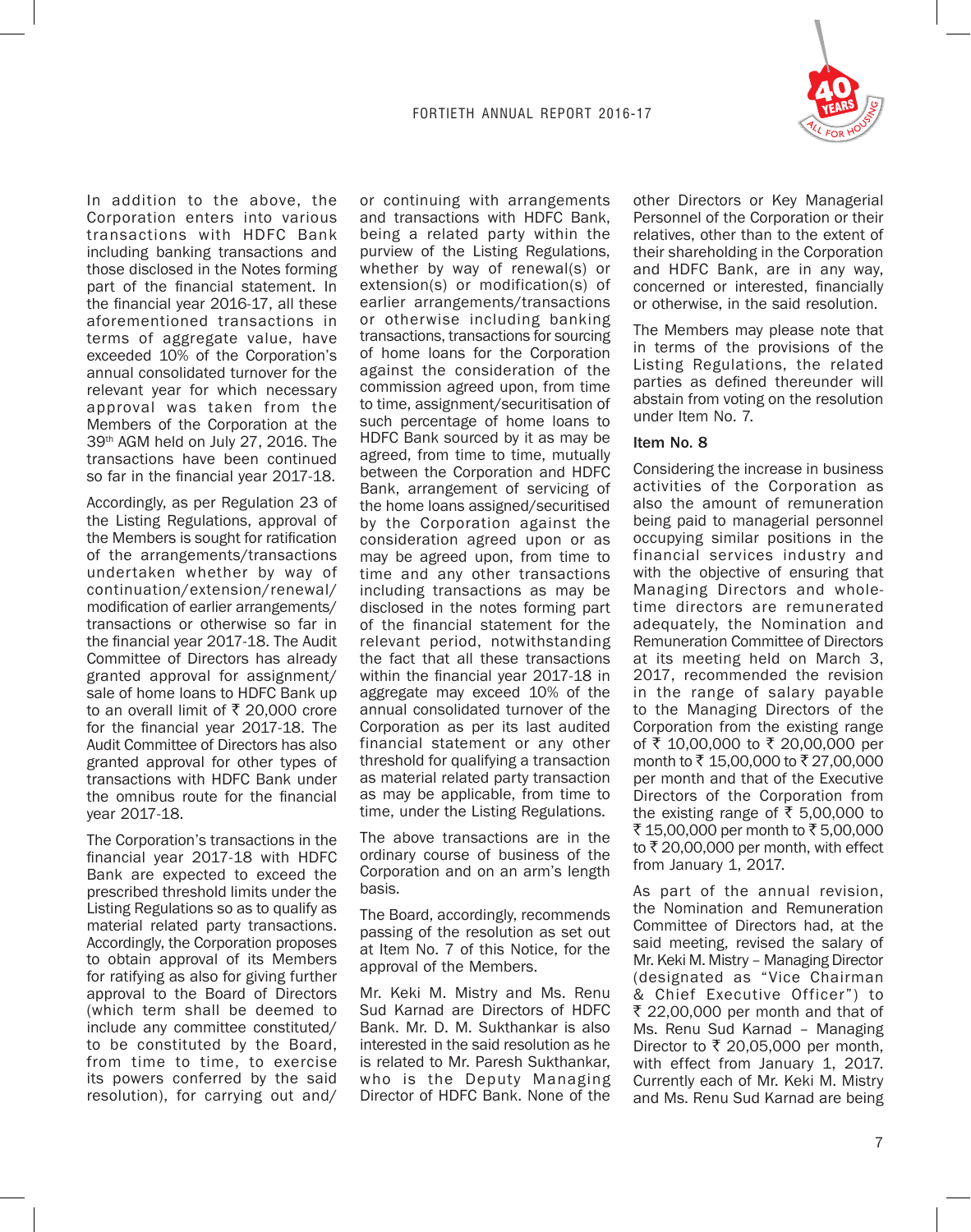

paid a salary of  $\overline{\xi}$  20,00,000 per month and upon receipt of approval of the Members at this meeting for revision in the range of salary as aforesaid, they would be paid the difference, with effect from January 1, 2017. The proposed revision in the salary range is well within the limits specified under the Companies Act, 2013.

At the said meeting, the Nomination and Remuneration Committee also revised the salary payable to Mr. V. Srinivasa Rangan, whole-time director (designated as "Executive Director") of the Corporation to  $\bar{\tau}$  13,40,000 per month with effect from January 1, 2017, which is within the existing range.

The Board, accordingly, recommends passing of the resolution as set out at Item No. 8 of this Notice, for the approval of the Members. The proposed revision in salary range is an enabling limit and in no way suggests that the salary of the managing directors or whole-time director will be revised immediately. To clarify, the salaries of the managing directors and whole-time directors are decided by the Board/Nomination and Remuneration Committee, in accordance with the Remuneration Policy of the Corporation.

Other than Mr. Keki M. Mistry, Ms. Renu Sud Karnad and Mr. V. Srinivasa Rangan and their relatives, none of the Directors or Key Managerial Personnel of the Corporation or their relatives are in any way, concerned or interested, financially or otherwise, in the said resolution.

#### Item No. 9

The existing Articles of Association of the Corporation is based on the Companies Act, 1956.

The Companies Act, 2013 was notified to come into effect from April 1, 2014. However, to provide an easy and smooth transition from the Companies Act, 1956 to the Companies Act, 2013, its sections were notified in tranches. Currently, most of the sections of the Companies Act, 2013 replacing the provisions of Companies Act, 1956 and the relevant rules have been notified.

In view of the aforesaid and in order to bring the existing Articles of Association of the Corporation in line with the provisions of the Companies Act, 2013, the Corporation will be required to make changes in most of the existing Articles. It is therefore considered desirable to adopt a comprehensive new set of Articles of Association of the Corporation in substitution of and to the entire exclusion of the existing Articles of Association. The new Articles of Association is largely based on Table 'F' of the Companies Act, 2013, which sets out the model Articles of Association for a company limited by shares. For clarity, given below are the salient features of the new Articles of Association of the Corporation:

It is proposed to be adopted solely with a view to bring it in line with the provisions of the Companies Act, 2013;

Certain new definitions have been incorporated;

• Certain provisions flowing from Securities and Exchange Board of India (Listing Obligations and Disclosure Requirements) Regulations, 2015 have been incorporated;

New provisions relating to e-voting by the Members, passing of resolutions through postal ballot, appointment of independent directors and key managerial personnel have been introduced;

Some of the procedures mentioned in the existing Articles of Association have not been included in the new Articles of Association as the same forms part of the relevant sections of the Companies Act, 2013, in order to make the new Articles of Association crisp, concise and clear. It also aids ease of reading and understanding.

The proposed new Articles of Association of the Corporation is placed on the Corporation's website viz. *www.hdfc.com* and also kept available for inspection at the registered office of the Corporation between 10:00 a.m. and 12 noon on all working days except Saturdays, Sundays and National Holidays from the date hereof up to the date of the meeting.

Pursuant to the provisions of Section 14 of the Companies Act, 2013, approval of the Members by special resolution is required for the adoption of the new Articles of Association so as to replace the existing Articles of Association and accordingly, the approval of the Members of the Corporation is being sought for the adoption of the new Articles of Association.

The Board, accordingly, recommends passing of the special resolution as set out at Item No. 9 of this Notice, for the approval of the Members.

Save and except for the shares of the Corporation held by them, none of the Directors or Key Managerial Personnel of the Corporation or their relatives, are in any way, concerned or interested, financially or otherwise, in the said resolution.

By Order of the Board

Ajay Agarwal MUMBAI Company Secretary May 4, 2017 FCS:9023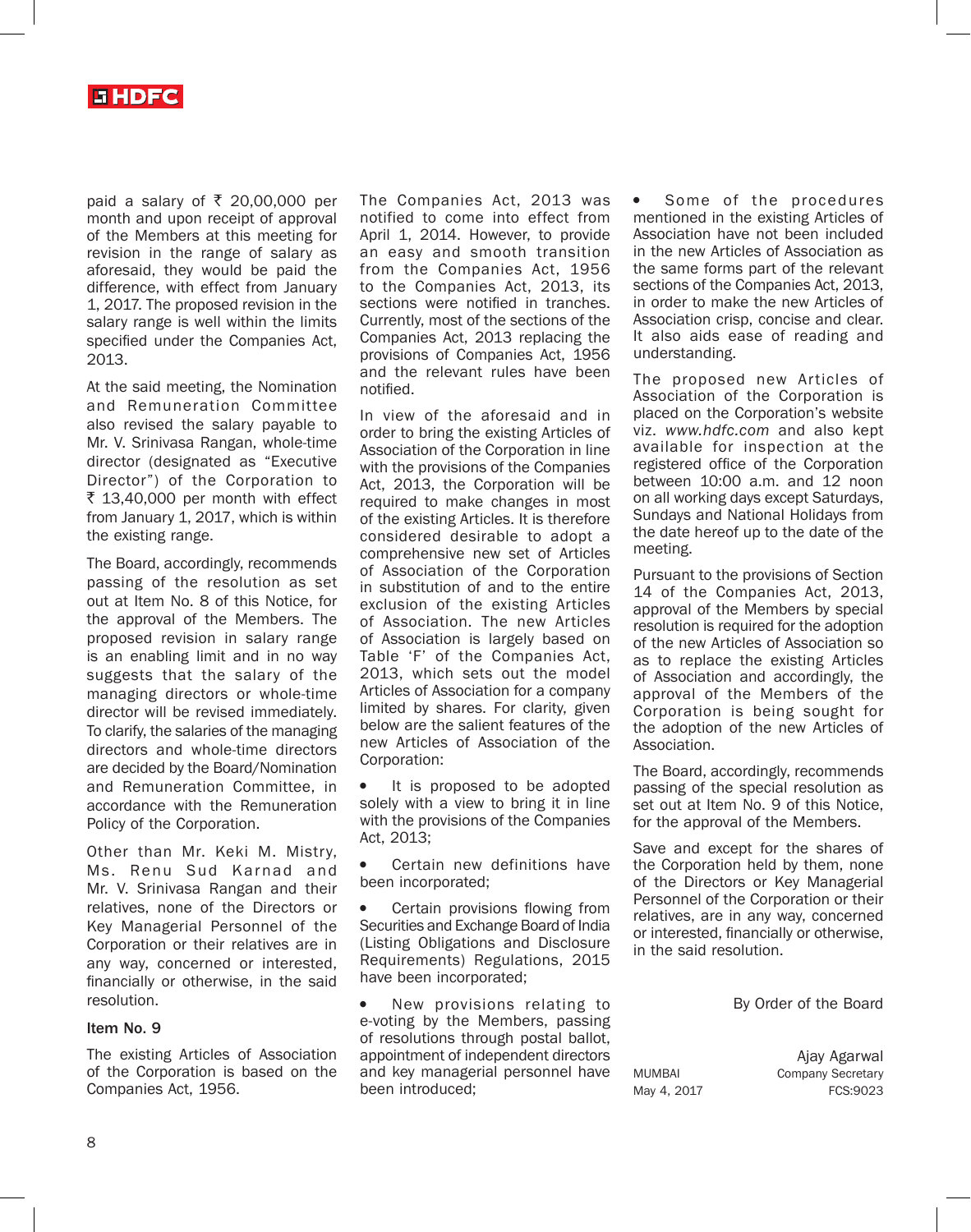

# BRIEF PROFILE OF DIRECTORS BEING RE-APPOINTED

## 1. Ms. Renu Sud Karnad (DIN: 00008064)

| Age                                                                        | 64                                                                                                                                                             |  |  |  |
|----------------------------------------------------------------------------|----------------------------------------------------------------------------------------------------------------------------------------------------------------|--|--|--|
| Qualification                                                              | Master of economics from the University of Delhi.                                                                                                              |  |  |  |
|                                                                            | Graduate in law from the University of Mumbai.                                                                                                                 |  |  |  |
|                                                                            | Parvin Fellow - Woodrow Wilson School of International Affairs, Princeton                                                                                      |  |  |  |
|                                                                            | University, USA.                                                                                                                                               |  |  |  |
| Experience                                                                 | Ms. Renu Sud Karnad has been employed with the Corporation since 1978.                                                                                         |  |  |  |
|                                                                            | She was appointed as the Executive Director of the Corporation in 2000<br>and was re-designated as the Joint Managing Director of the Corporation              |  |  |  |
|                                                                            | in October 2007. She has been the Managing Director of the Corporation                                                                                         |  |  |  |
|                                                                            | with effect from January 1, 2010.                                                                                                                              |  |  |  |
| No. of shares held                                                         | Please refer Form No. MGT - 9, forming part of the Annual Report 2016-17.                                                                                      |  |  |  |
| Terms and conditions of appointment/                                       | Ms. Renu Sud Karnad has been appointed as the Managing Director of                                                                                             |  |  |  |
| re-appointment                                                             | the Corporation for a period of 5 years with effect from January 1, 2015,<br>however her office is liable to retire by rotation.                               |  |  |  |
|                                                                            |                                                                                                                                                                |  |  |  |
|                                                                            | The terms and conditions of her re-appointment is same as was approved<br>by the Members at the 37 <sup>th</sup> Annual General Meeting held on July 21, 2014. |  |  |  |
| Remuneration last drawn                                                    | Please refer Form No. MGT - 9, forming part of the Annual Report 2016-17.                                                                                      |  |  |  |
| Remuneration sought to be paid                                             | Please refer explanatory statement pertaining to Item No. 8.                                                                                                   |  |  |  |
| No. of Board meetings attended during                                      | 6 (all board meetings held during the financial year 2016-17).                                                                                                 |  |  |  |
| the year                                                                   |                                                                                                                                                                |  |  |  |
| Original date of appointment                                               | May 3, 2000                                                                                                                                                    |  |  |  |
| Relationship with other Directors,<br>Manager and Key Managerial Personnel | Nil                                                                                                                                                            |  |  |  |
| Directorships held in other companies in                                   | 1.<br>ABB India Limited                                                                                                                                        |  |  |  |
| India                                                                      | 2.<br><b>BOSCH Limited</b>                                                                                                                                     |  |  |  |
|                                                                            |                                                                                                                                                                |  |  |  |
|                                                                            | З.<br><b>EIH Limited</b>                                                                                                                                       |  |  |  |
|                                                                            | Feedback Infra Private Limited<br>4.                                                                                                                           |  |  |  |
|                                                                            | 5.<br><b>GRUH Finance Limited</b>                                                                                                                              |  |  |  |
|                                                                            | HDFC Asset Management Company Limited<br>6.                                                                                                                    |  |  |  |
|                                                                            | <b>HDFC Bank Limited</b><br>7.                                                                                                                                 |  |  |  |
|                                                                            | 8.<br>HDFC ERGO General Insurance Company Limited                                                                                                              |  |  |  |
|                                                                            | HDFC Standard Life Insurance Company Limited<br>9.                                                                                                             |  |  |  |
|                                                                            | 10. H T Parekh Foundation                                                                                                                                      |  |  |  |
|                                                                            | 11. Indraprastha Medical Corporation Limited                                                                                                                   |  |  |  |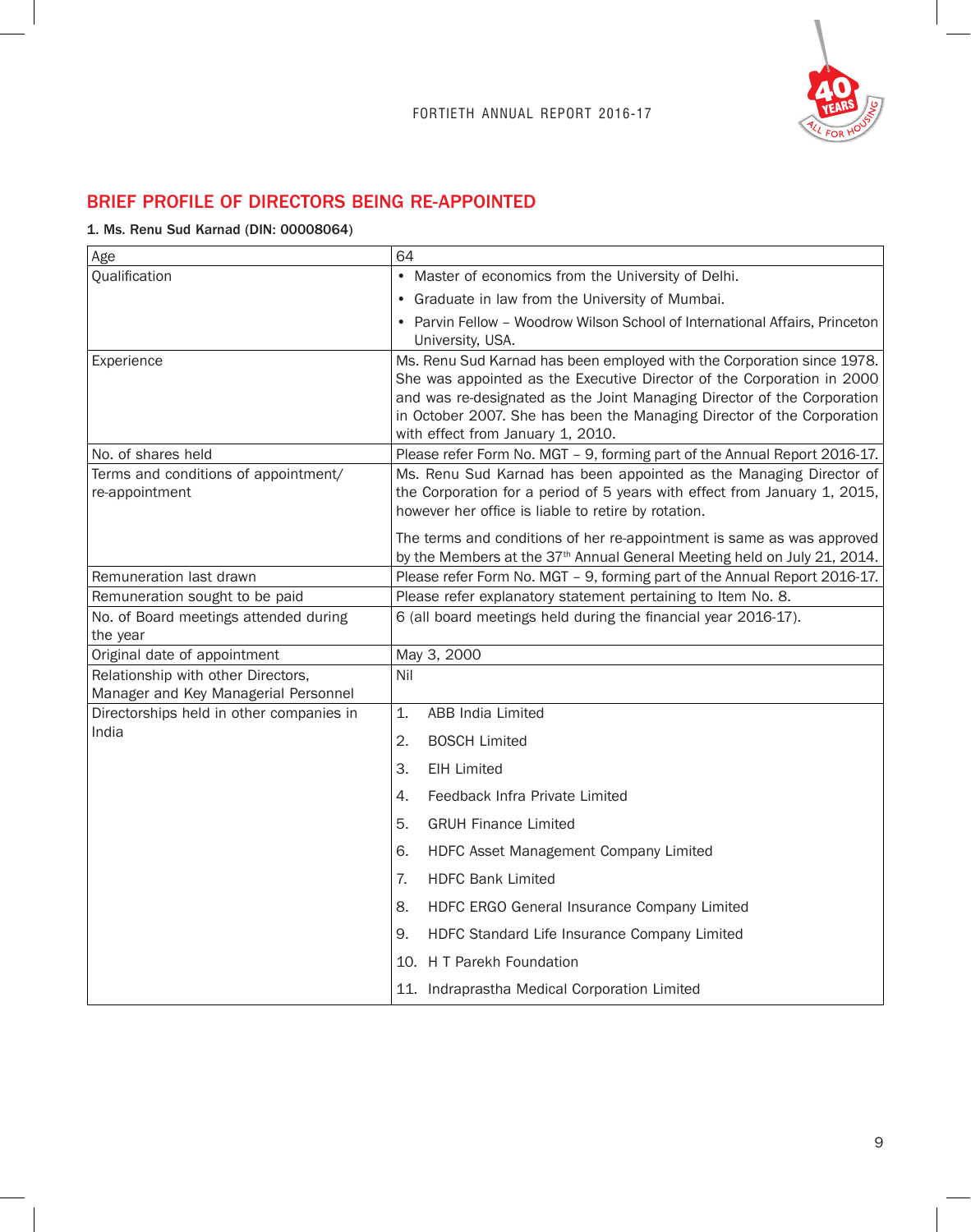

| Membership/Chairmanship of committees in   Audit Committee - Chairperson |    |                                              |  |  |
|--------------------------------------------------------------------------|----|----------------------------------------------|--|--|
|                                                                          |    |                                              |  |  |
| other companies in India                                                 | 1. | <b>BOSCH Limited</b>                         |  |  |
|                                                                          |    |                                              |  |  |
|                                                                          |    | Audit Committee - Member                     |  |  |
|                                                                          | 2. | ABB India Limited                            |  |  |
|                                                                          | 3. | HDFC Standard Life Insurance Company Limited |  |  |
|                                                                          | 4. | H T Parekh Foundation                        |  |  |
|                                                                          |    | Stakeholders Relationship Committee - Member |  |  |
|                                                                          | 5. | ABB India Limited                            |  |  |
|                                                                          | 6. | <b>BOSCH Limited</b>                         |  |  |
|                                                                          | 7. | <b>HDFC Bank Limited</b>                     |  |  |

# 2. Mr. V. Srinivasa Rangan (DIN: 00030248)

| Age                                                                        | 57                                                                                                                                                                                                                                                                                               |
|----------------------------------------------------------------------------|--------------------------------------------------------------------------------------------------------------------------------------------------------------------------------------------------------------------------------------------------------------------------------------------------|
| Qualification                                                              | • Graduate in Commerce.                                                                                                                                                                                                                                                                          |
|                                                                            | • Associate of The Institute of Chartered Accountants of India.                                                                                                                                                                                                                                  |
|                                                                            | • Associate of The Institute of Cost Accountants of India.                                                                                                                                                                                                                                       |
| Experience                                                                 | Mr. V. Srinivasa Rangan joined the Corporation in 1986 and has served<br>in Delhi Region and was the Senior General Manager - Corporate<br>Planning & Finance function at head office since 2000. He has been<br>the Executive Director of the Corporation, with effect from January 1,<br>2010. |
| No. of shares held                                                         | Please refer Form No. MGT - 9, forming part of the Annual Report<br>2016-17.                                                                                                                                                                                                                     |
| Terms and conditions of appointment/<br>re-appointment                     | Mr. V. Srinivasa Rangan has been appointed as a Whole-time Director<br>(designated as Executive Director) of the Corporation for a period of<br>5 years with effect from January 1, 2015, however his office is liable<br>to retire by rotation.                                                 |
|                                                                            | The terms and conditions of his re-appointment is same as was<br>approved by the Members at the 37 <sup>th</sup> Annual General Meeting held<br>on July 21, 2014.                                                                                                                                |
| Remuneration last drawn                                                    | Please refer Form No. MGT - 9, forming part of the Annual Report<br>2016-17.                                                                                                                                                                                                                     |
| Remuneration sought to be paid                                             | Please refer explanatory statement pertaining to Item No. 8.                                                                                                                                                                                                                                     |
| No. of Board meetings attended during the year                             | 6 (all board meetings held during the financial year 2016-17).                                                                                                                                                                                                                                   |
| Original date of appointment                                               | January 1, 2010                                                                                                                                                                                                                                                                                  |
| Relationship with other Directors, Manager and<br>Key Managerial Personnel | Nil                                                                                                                                                                                                                                                                                              |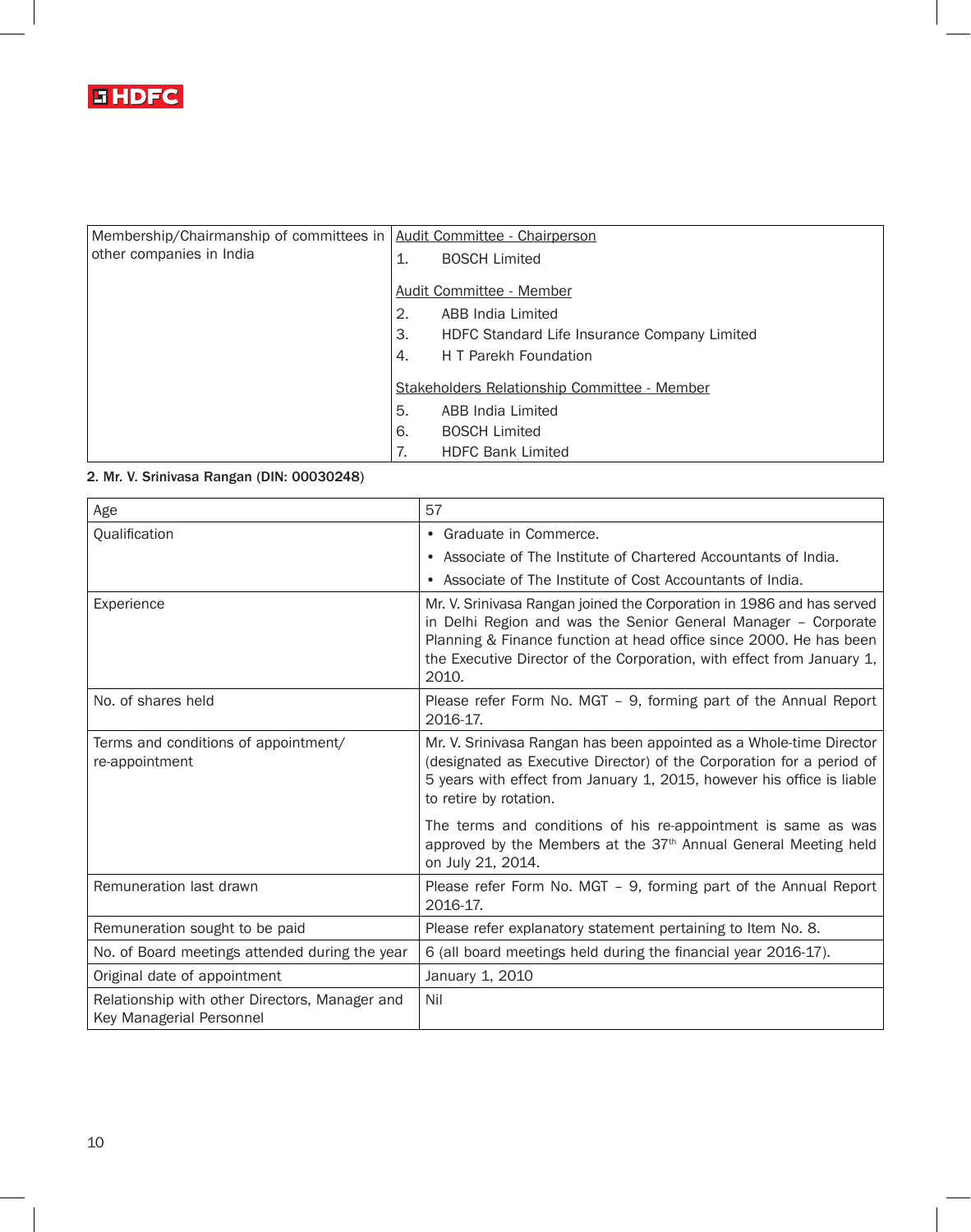# FORTIETH ANNUAL REPORT 2016-17



| Directorships held in other companies in India                       |     | Atul Limited                                            |
|----------------------------------------------------------------------|-----|---------------------------------------------------------|
|                                                                      |     | Cholamandalam Investment and Finance Company Limited    |
|                                                                      | З.  | Computer Age Management Services Private Limited        |
|                                                                      | 4.  | HDFC Credila Financial Services Private Limited         |
|                                                                      | 5.  | <b>HDFC Developers Limited</b>                          |
|                                                                      | 6.  | HDFC Education and Development Services Private Limited |
|                                                                      | 7.  | <b>HDFC Investments Limited</b>                         |
|                                                                      | 8.  | <b>HDFC Property Ventures Limited</b>                   |
|                                                                      | 9.  | HDFC Trustee Company Limited                            |
|                                                                      | 10. | H T Parekh Foundation                                   |
|                                                                      | 11. | True North Corporate Private Limited                    |
|                                                                      | 12. | <b>TVS Credit Services Limited</b>                      |
| Membership/Chairmanship of committees in<br>other companies in India |     | Audit Committee - Member                                |
|                                                                      | 1.  | <b>Atul Limited</b>                                     |
|                                                                      | 2.  | Cholamandalam Investment and Finance Company Limited    |
|                                                                      | 3.  | HDFC Education and Development Services Private Limited |
|                                                                      | 4.  | <b>HDFC Investments Limited</b>                         |
|                                                                      | 5.  | <b>HDFC Property Ventures Limited</b>                   |
|                                                                      | 6.  | HDFC Trustee Company Limited                            |
|                                                                      | 7.  | H T Parekh Foundation                                   |
|                                                                      | 8.  | <b>TVS Credit Services Limited</b>                      |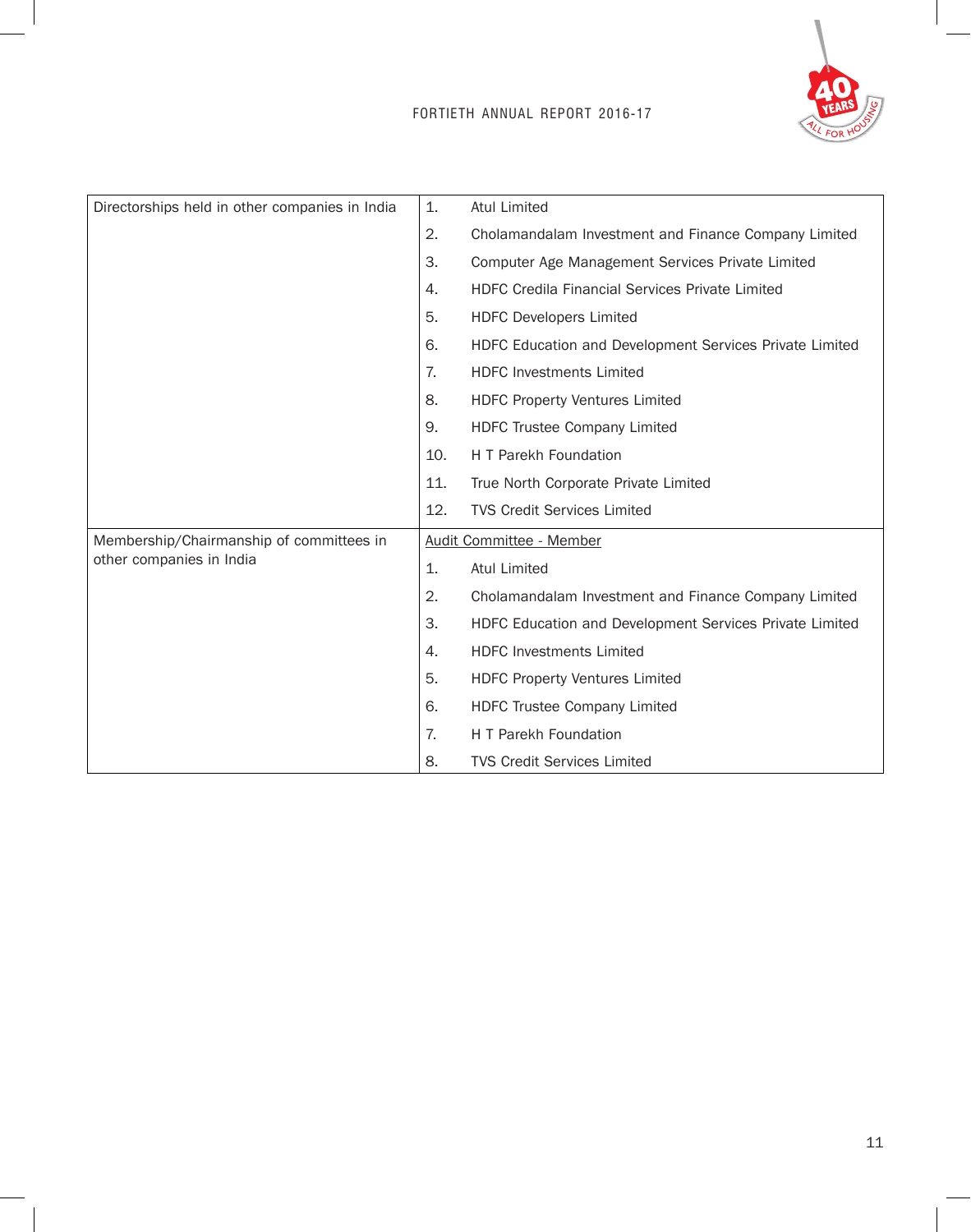

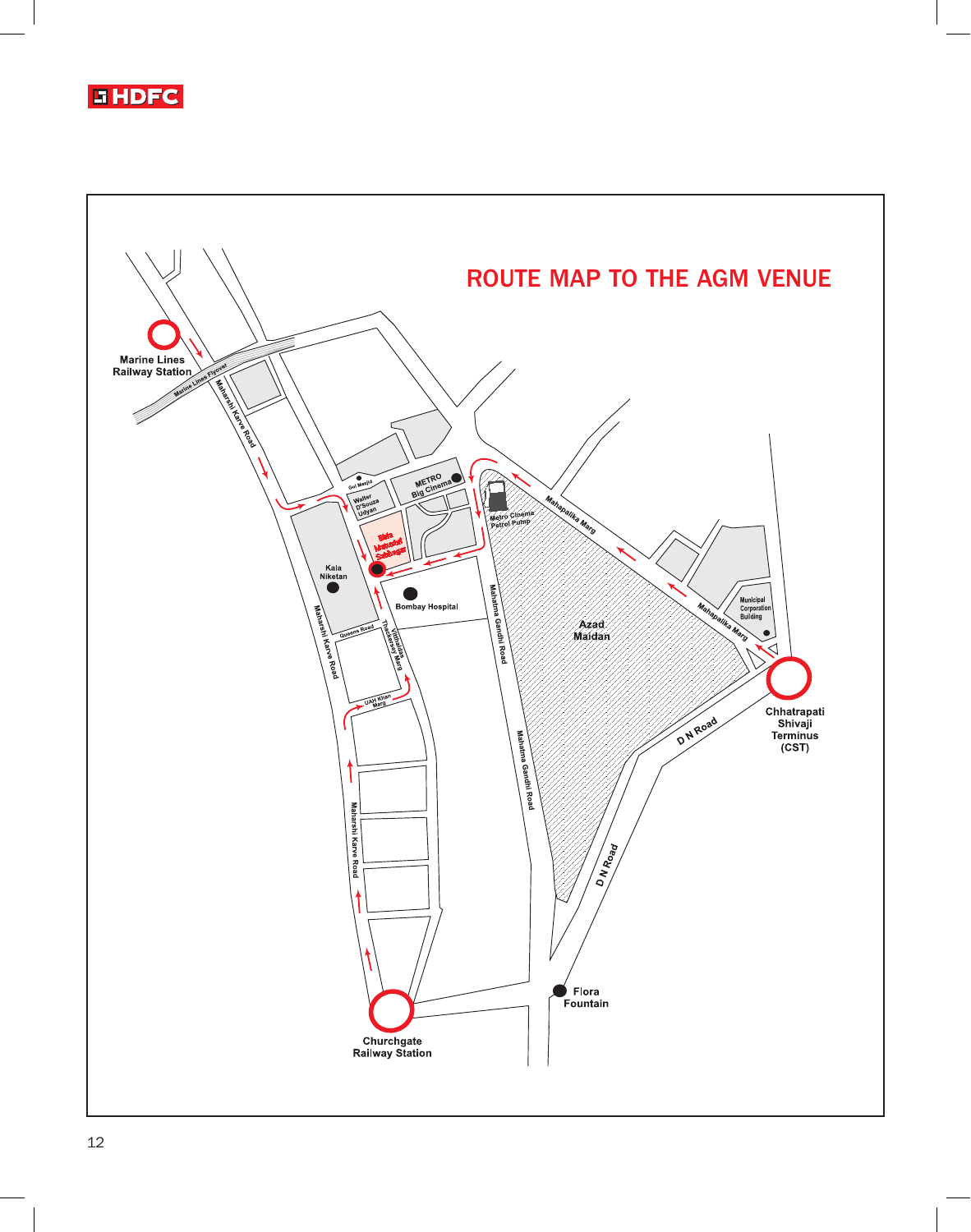

# HOUSING DEVELOPMENT FINANCE CORPORATION LIMITED

Regd. Office: Ramon House, H. T. Parekh Marg, 169, Backbay Reclamation, Churchgate, Mumbai 400 020 Corp. Office: HDFC House, H. T. Parekh Marg, 165-166, Backbay Reclamation, Churchgate, Mumbai 400 020 Corporate Identity Number: L70100MH1977PLC019916, Phone: +91-22-66316000, Fax: +91-22-22811203 Website: *www.hdfc.com*, E-mail: *investorcare@hdfc.com*



(Please hand over this slip at the entrance of the Meeting hall)

| Name and Address of the Member |  |
|--------------------------------|--|
|                                |  |
|                                |  |
|                                |  |
|                                |  |

| Folio No./Client ID |
|---------------------|
|                     |
| DP ID               |

I/We hereby record my/our presence at the 40<sup>th</sup> Annual General Meeting of the Members of the Corporation held at "Birla Matushri Sabhagar", 19, New Marine Lines, Mumbai 400 020, on Wednesday, July 26, 2017 at 2:30 p.m.

| Full name of the Member/Proxy attending the Meeting |  |
|-----------------------------------------------------|--|
| Member's/Proxy's Signature                          |  |

Note: Your entry to the Meeting will be regulated by this attendance slip.

# ELECTRONIC VOTING PARTICULARS

…………………………………………………………………..........................................................................................................………………………………………………………...

| <b>EVEN</b><br>(E-Voting Event Number) | <b>USER ID</b> | PASSWORD/PIN |
|----------------------------------------|----------------|--------------|
| 106159                                 |                |              |

Note: Please read the instructions given in the Notes to the Notice dated May 4, 2017 convening the  $40<sup>th</sup>$  Annual General Meeting of the Members of the Corporation carefully before exercising your vote electronically.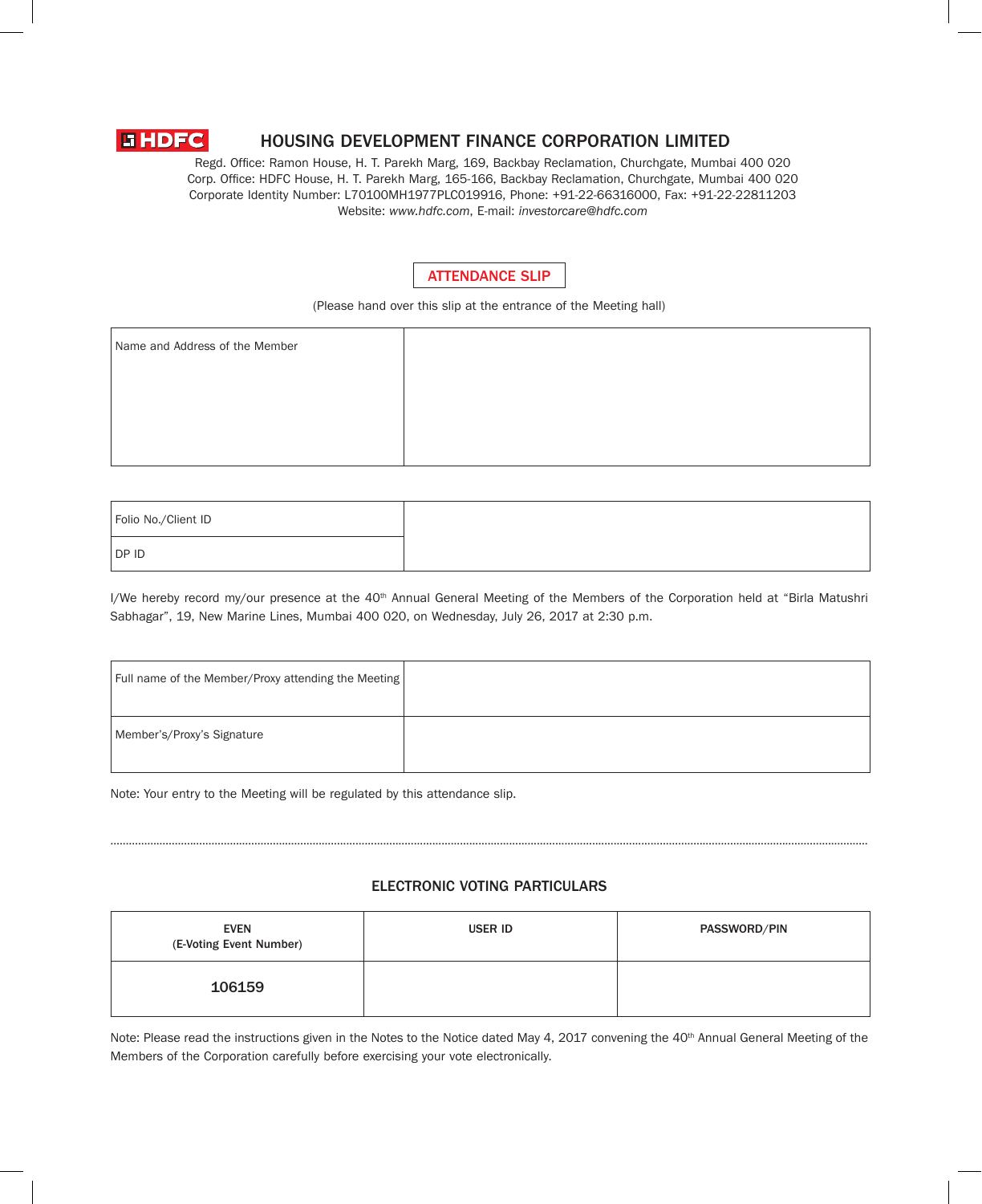

# HOUSING DEVELOPMENT FINANCE CORPORATION LIMITED

Regd. Office: Ramon House, H. T. Parekh Marg, 169, Backbay Reclamation, Churchgate, Mumbai 400 020 Corp. Office: HDFC House, H. T. Parekh Marg, 165-166, Backbay Reclamation, Churchgate, Mumbai 400 020 Corporate Identity Number: L70100MH1977PLC019916, Phone: +91-22-66316000, Fax: +91-22-22811203 Website: *www.hdfc.com*, E-mail: *investorcare@hdfc.com*

## FORM NO. MGT – 11

PROXY FORM

[Pursuant to the provisions of Section 105(6) of the Companies Act, 2013 and Rule 19(3) of the Companies (Management and Administration) Rules, 2014]

| Name of the Member(s): | E-mail ID:           |  |
|------------------------|----------------------|--|
| Registered Address:    | Folio No./Client ID: |  |
|                        | DP ID:               |  |

I/We being the Member(s) holding \_\_\_\_\_\_\_ equity shares of  $\bar{\tau}$  2 each of Housing Development Finance Corporation Limited, hereby appoint:

| 3. |  |
|----|--|
|    |  |
|    |  |

as my/our Proxy to attend and vote (on a poll) for me/us and on my/our behalf at the 40<sup>th</sup> Annual General Meeting of the Corporation, to be held on Wednesday, July 26, 2017 at 2:30 p.m. at "Birla Matushri Sabhagar", 19, New Marine Lines, Mumbai 400 020 and at any adjournment(s) thereof, in respect of such resolutions in the manner as indicated below:

| <b>Resolution</b><br>No. | <b>Brief details of the Resolution</b>                                                                                                                                                  | Optional<br>(Refer Note No. 4) |         |         |
|--------------------------|-----------------------------------------------------------------------------------------------------------------------------------------------------------------------------------------|--------------------------------|---------|---------|
|                          |                                                                                                                                                                                         | For                            | Against | Abstain |
| 1(a)                     | Adoption of the audited financial statement of the Corporation for the financial year ended<br>March 31, 2017 together with the reports of the Board of Directors and Auditors thereon. |                                |         |         |
| 1(b)                     | Adoption of the audited consolidated financial statements for the financial year ended March 31,<br>2017 together with the report of the Auditors thereon.                              |                                |         |         |
| 2                        | Declaration of final dividend on equity shares of the Corporation.                                                                                                                      |                                |         |         |
| 3                        | Appointment of Ms. Renu Sud Karnad, who retires by rotation and, being eligible, offers herself<br>for re-appointment.                                                                  |                                |         |         |
| 4                        | Appointment of Mr. V. Srinivasa Rangan, who retires by rotation and, being eligible, offers himself<br>for re-appointment.                                                              |                                |         |         |
| 5                        | Appointment of Messrs B $S$ R & Co. LLP, Chartered Accountants as the Auditors of the Corporation<br>for a period of 5 (five) consecutive years and fixing their remuneration.          |                                |         |         |
| 6                        | Approval to issue Redeemable Non-Convertible Debentures and/or other hybrid instruments on a<br>private placement basis, up to an amount not exceeding ₹85,000 crore.                   |                                |         |         |